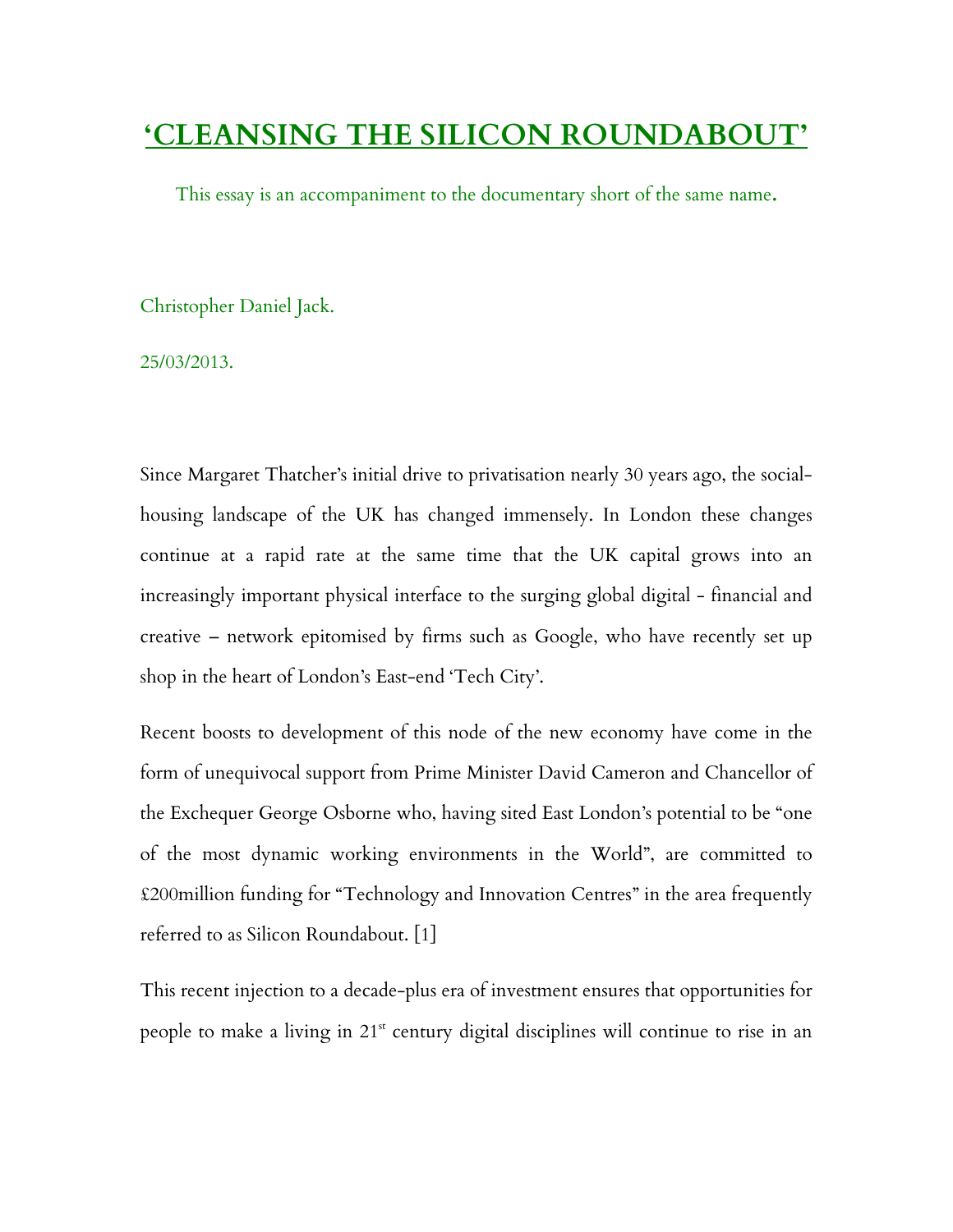area which has popularly been claimed to house more artists per square mile than anywhere else in Europe.

While the influx of tech-investment pours into this corner of London, the ability for those on average and below-average incomes to remain in the area becomes increasingly harder. The picture across central parts of London is familiar, with swathes of genuinely accessible social-housing making way for homes that are misleadingly branded 'affordable'. Billions of pounds dished out to Housing Assocations across the capital are being put to use in building new social-housing schemes that will require a household income of between £33,375 - £44,500 a year to be able to afford. The median income in inner London is £31,379. [2, 3]

Additionally, now that the Government's universal credit cap system has come into force, the capacity for social-renting families to keep up with 'market value' has become yet further diminished. As highlighted by reports from the Department for Culture, Media and Sport (DCMS) in 2004 [4] and the London Tenants' Federation in 2011 [2], it is clear that many people on lower incomes are being priced out of the area.

#### Cultural Clash

But what of the trickle-down effects of the industrial investment in East London? Despite massive regeneration of the historically disreputable quarter of the city over the last fifteen years or so, the 2004 report for the DCMS found such regeneration had little positive social or economic impact upon the pre-existing demographic of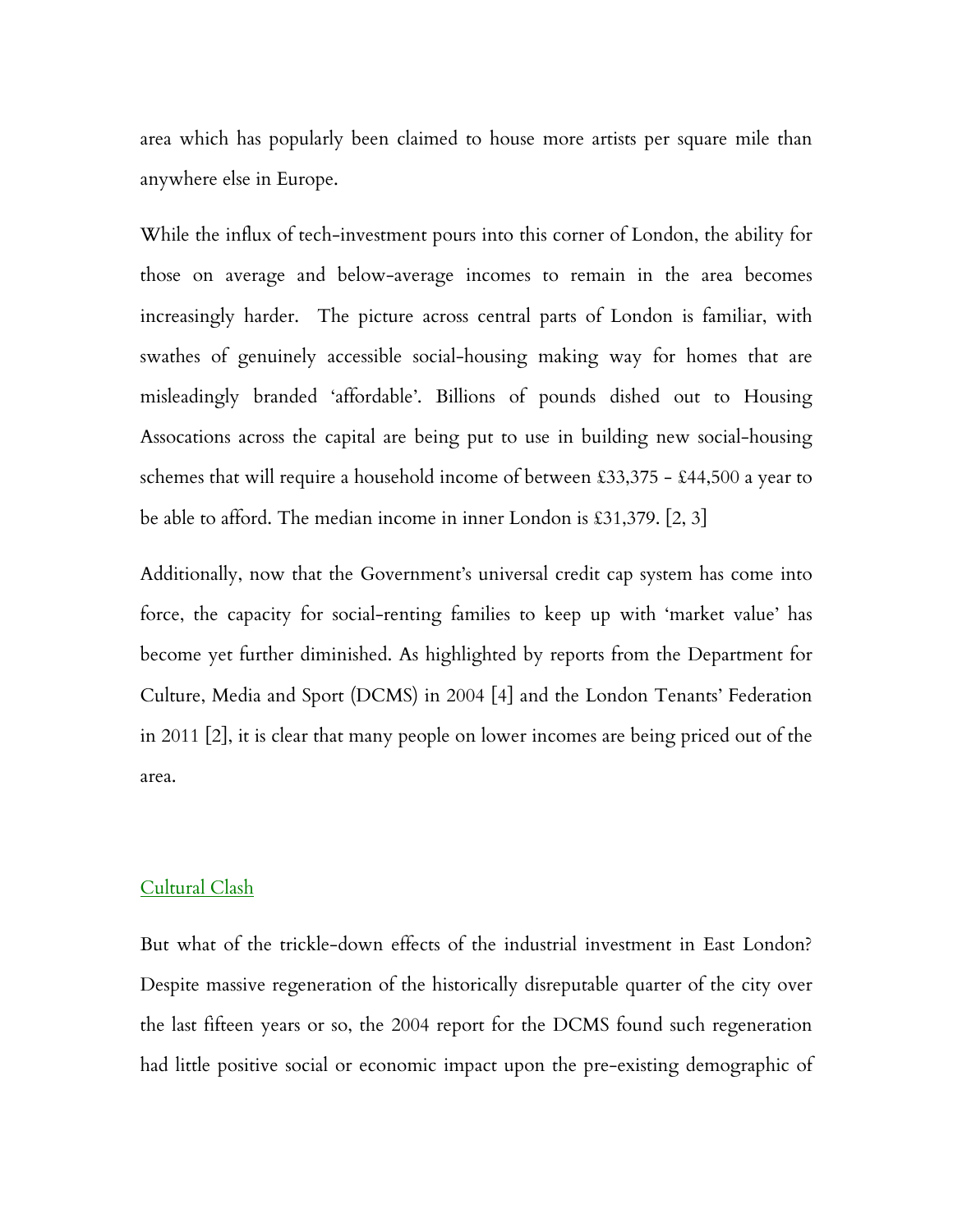the area. In the terms laid out by the report, regeneration was said to be divisive, even harmful to the local population.

The official Tech City map shows a cluster around the old street area spreading outward into Islington, Hackney, Tower Hamlets, and even with companies in Newham, home of the Olympics 2012 site. These four boroughs rank amongst the UK's top ten most deprived. [5]

Local resident-backed campaigns to keep perfectly healthy small businesses in the area do very little in the face of powerful housing associations bullying their way to the construction of huge apartment blocks on what is now deemed prime real-estate. The expulsion of businesses from, and part demolition of, the historical Rosemary Works building in N1 to make way for a 5-storey complex of so-called 'affordable housing' is one such example. [6]

In 2010 David Cameron spoke of providing a "place for startup companies and the local community to come together and become the next generation of entrepreneurs." [1]

But which community is it that Cameron refers to?

Orator Robin Bale outlines the subtle shift in use of the word 'public' to pre-define what kind of people might be allowed in community areas such as local parks and gardens. Bale takes the 'Designated Public Places ' – previously and historically always 'public' – to now be literally a tool for designating the preferred public. He outlined this with his 'drinking walks', taking an audience on a just-legal tour along the perimeter of Hackney Council's 2009 no-drinking zone around the Old Street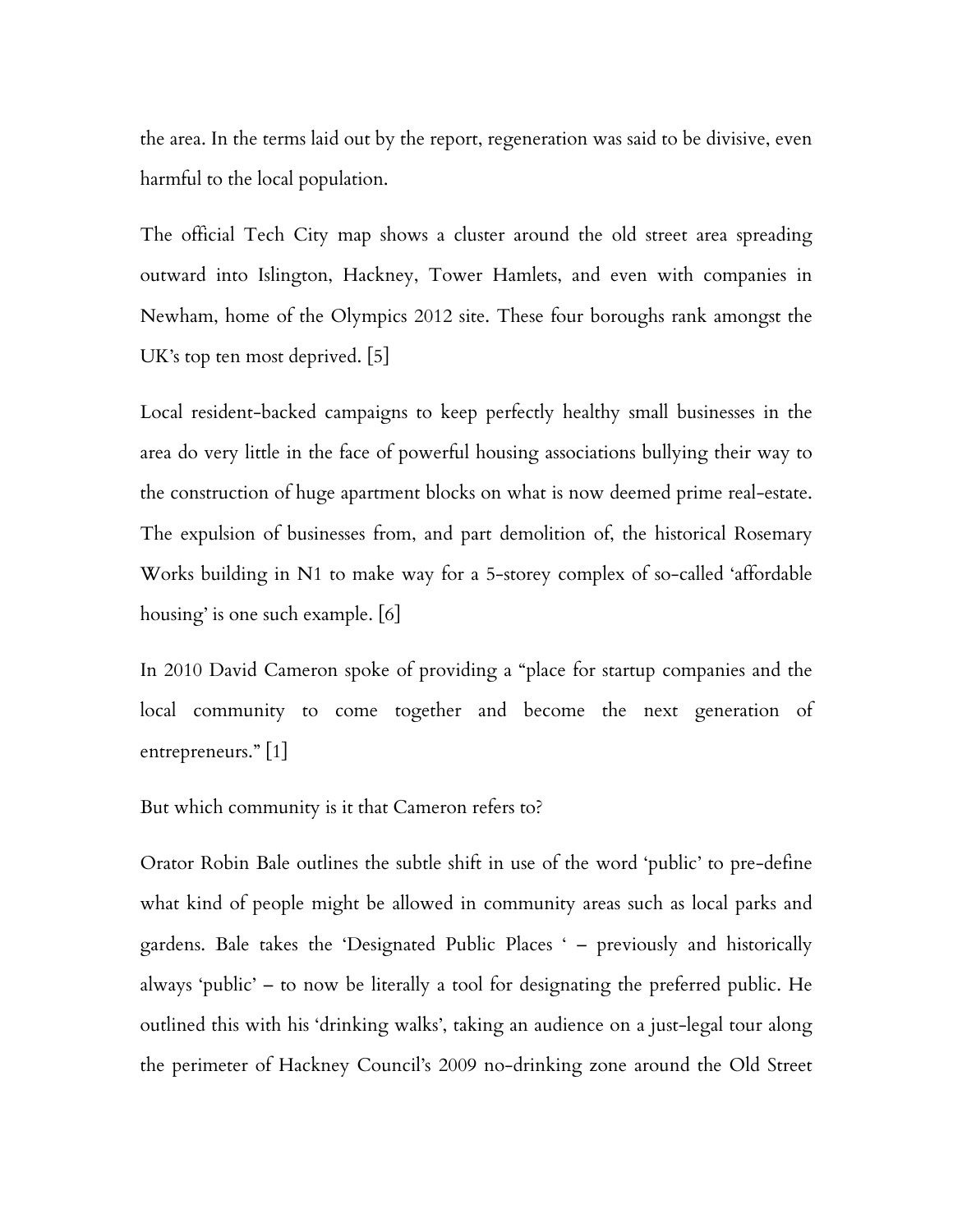area. These tours are now practically defunct; as the anti-drinking legislation has been extended to the whole borough, yet further highlighting Bale's point. [7]

#### Housing too expensive for the average to afford.

Overlooking the Rosemary Works - less than a mile from Old Street roundabout - is the similarly fated Colville Estate which, though scheduled to be 'regenerated' starting winter 2011-2012, has since been in limbo due to the protestations of a small number of long-term leaseholders. Reports from the stubbornly remaining local authority tenants of their resident's association's complicity with the regeneration scheme are now confirmed by the public touting of the involvement of such groups, as a very recent article in Hackney Council's newspaper, Hackney Today, reads: "Resident involvement is key to the success of the regeneration plans, which is why the Colville Estate Tenants and Residents Association (CETRA) has been involved at every stage." [8]

Yet the angry residents explain how, following a number of years of obviously purposeful neglect of the estate, in the autumn of 2011 they were informed by the resident's association that demolition would begin by that Christmas and that they were strongly advised to take up the alternative accommodation on offer. [9]

Such apparent bullying tactics are part and parcel of the campaign executed by organistaions like ShOW (shoreditch our way), described as a 'property company … run as a charity', who are known for buying up property — sometimes evicting community users in the process — and selling it to developers. [10]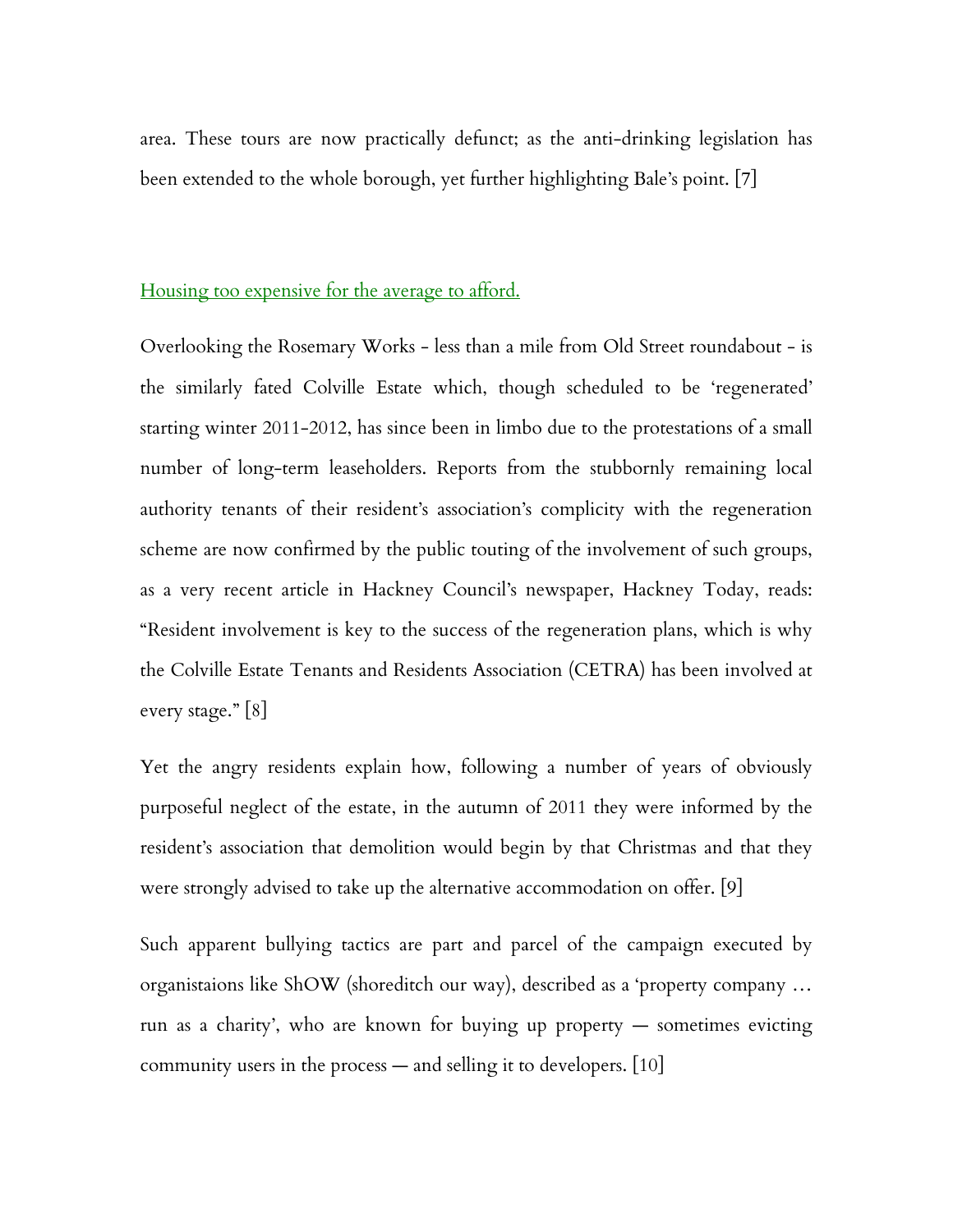The replacement of recently adequate social housing with 'affordable homes' is not quite so clear-cut. The 2011 report by the London Tenants Federation, titled 'The Affordable Housing Con", found the terminology used to be purposefully misleading, and that "most of it isn't actually affordable".

Atop of all this London authorities are found to be consistently under-delivering on minimum suggested social housing requirements:

"Evidence of need for social-rented homes in London is consistently unmet. From 2007-10 only 15,083 social-rented homes were delivered – meeting only 21% of the evidenced need identified in the GLA [Greater London Authority – Ed.] 2008 study. 14,806 intermediate homes were delivered, for which there was little or no evidence of need and 50,272 market homes were delivered, some 165% of the assessed need". [2]

Hackney, at the foot of which lies Silicon Roundabout, ranks the number 1 most deprived borough in England in terms of living environment. [11]

## Creation Generation.

Thanks to the continued investment in East London since the late 1990's a highlyskilled young creative workforce has found a node in the global digital network to call home. For many youngsters growing up in Britain and wanting to work in the 'creative industries', East London is the premier place to come and demonstrate their skills.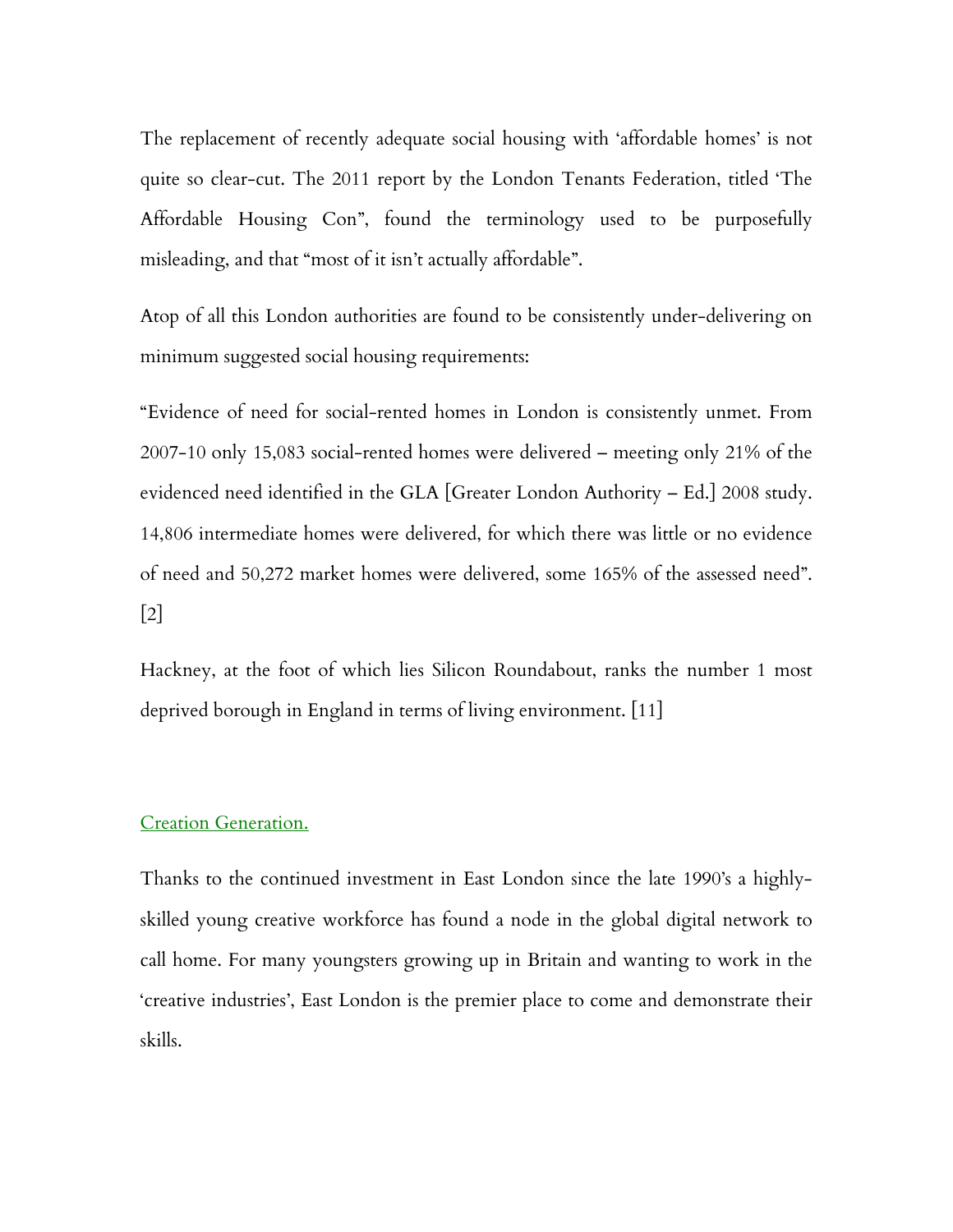The virtual networks of the global digital culture have physical nodes at which they ground themselves and attract the labours of many young creatives. London is one such node and the various facets of this node take many different forms.

At the one end of the scale are the tech-investments and startups as a pop-fashionable face to advertise the innovations and achievements of those living in the node, placed alongside multinational firms like Google – one of the most technologically exciting companies in the World.

Intrinsically linked to the young startup firms, but positioned facing a different direction and somewhat politically agitated is the London Hackspace. Itself a physical node in the somewhat undefined international network of user-orchestrated, do-ityourself, social, political and, perhaps above all else, technical discourse, hackerspaces are the stomping ground of the technically equipped and politically mobile young digital creative, or 'hacker'. As has been seen in the US though, with US Government DARPA military research funding of hackerspaces [12], the political gulf can begin to seem rather narrow given certain incentive – namely that of financial aid to technological progress.

The London Hackspace, in line with the wider hackerspace community, remains decidedly open(source). The staple gatherings and events of hackerspaces - the hackday and the hackathon – have long been appropriated by tech-firms as a way of generating quick ideas from free labour and are now even being used in the world of corporate finance. Touted as an opportunity to "imagine, invent, impress" and offering in return "free food and energy drinks around the clock" [13], the labour of technological creativity is being rewarded the same as the music industry long has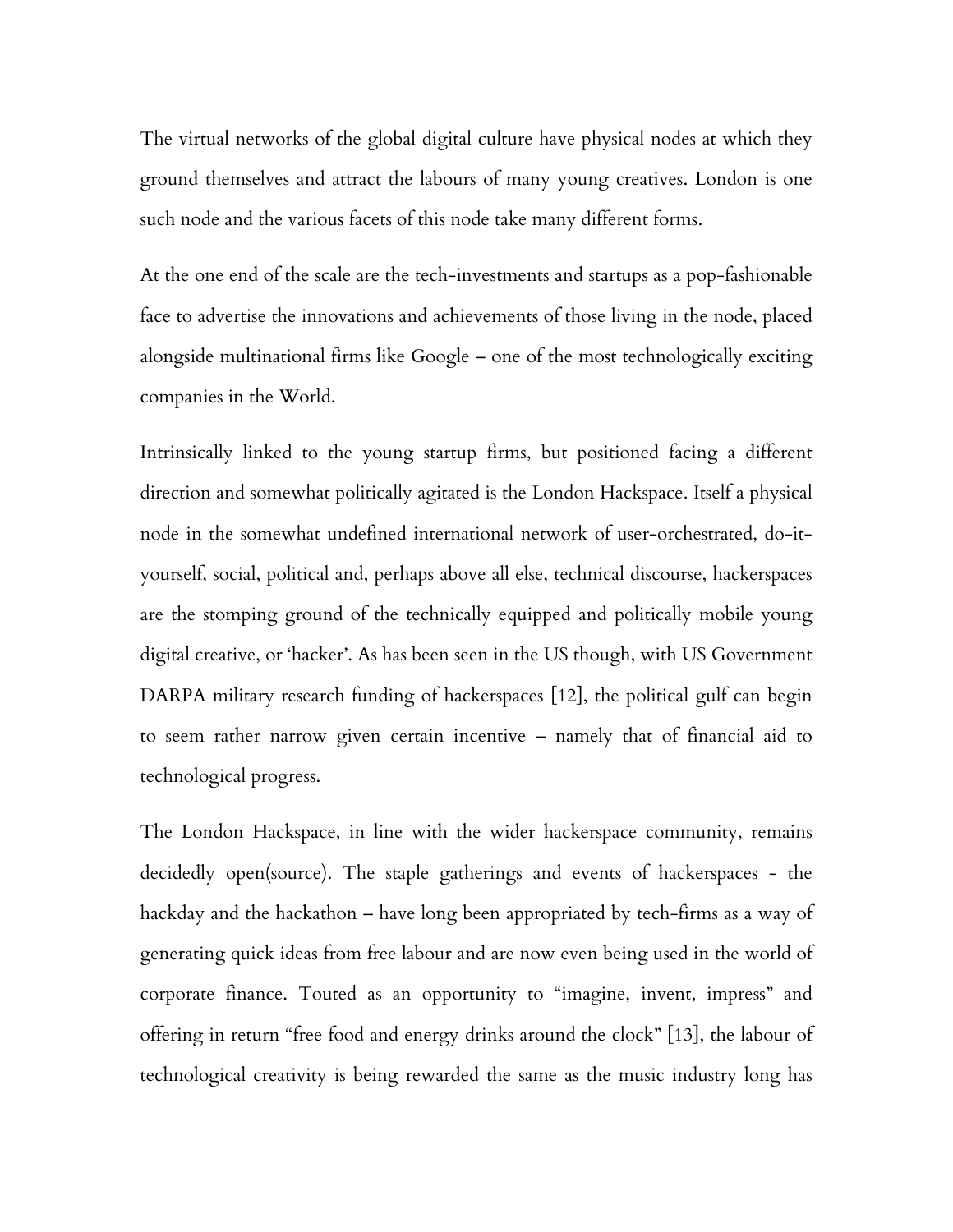done with its frontline workforce. Do your best, hope you get noticed, hope you get renumerated. This is the message. This is the dynamic. In Benedict Seymour's words: the "contemporary equivalent of feudalism's great chain of being" [14].

Of course, those coming to this part of the world to seek work in the creative sector can find more such opportunities than their waking hours allow them to fulfill. Work that didn't exist a decade ago is allowing a youthful workforce the chance to make professional links across a global network of artistic and technical excellence. With it spreads the rapid proliferation of ideas, designs, and culture. The advertisement doesn't lie. Come to London's Tech City and you will find plenty of opportunity. Only expect to work long hours and certainly don't assume that you will be paid for it – as exemplified in the stance of the creative industries' internship culture [15].

### Conclusion.

Between the 2004 DCMS report damning the lack of social success of the regeneration around Shoreditch and David Cameron and George Osborne appearing in East London in 2010 to proclaim the bright future of the area, one has to ask: what has changed?

If anything the 2004 report served only to act as official moratorium to the idea that the indigenous should be accommodated at all. Since then yet more estates have been sold off, demolished and abandoned, leaving less and less really affordable housing in the area as ex-social-tenants are turned to the expensive private rented sector, and without the state support they once received.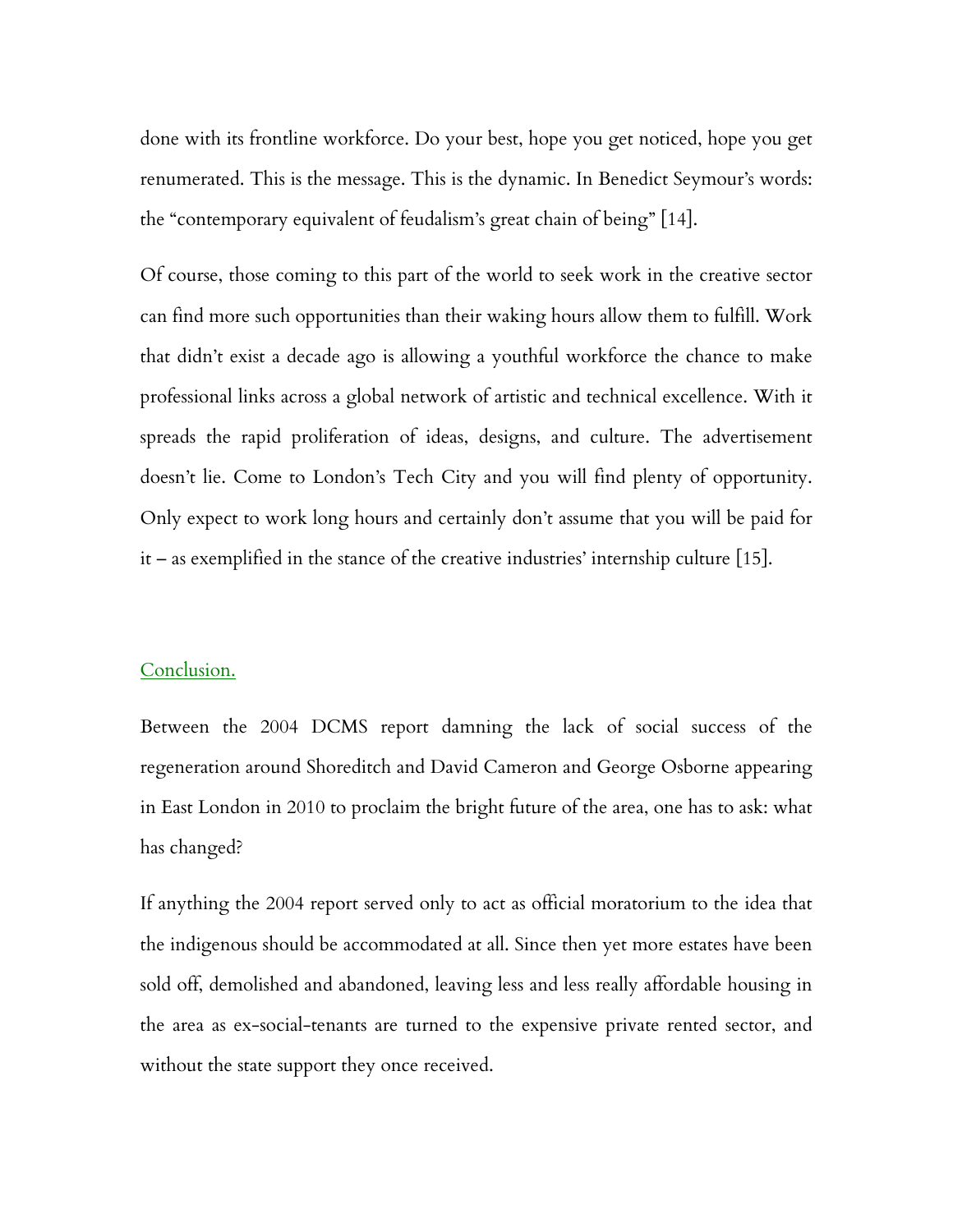Is the planned "largest civic space in Europe" [1] going to be the temple of the new order in East(central) London, following what Seymour calls "the creative destruction of the inner-city" [14].

Perhaps yet the "disquiet at the lack of connection between the incoming wealth and facilities for the remaining local community" [4] can be addressed by Cameron and Osborne's recent promises.

And, with "higher levels of over-crowding in both the social- and private-rented sector", is the remaining social-housing destined to become, as one council tenant put it, the slums of the future. [2]

It seems that concepts of 'affordable' and 'public' will prove crucial to the nature of rapid advancement of digital culture in East London.

## Bibliography.

- 1. Cameron, D. (2010). Public speech. Available at: http://www.number10.gov.uk/news/east-end-tech-city-speech/
- 2. London Tenants Federation (2011). The Affordable Housing Con. Available at: http://www.londontenants.org/publications/other/theafordablehousingconf.pdf
- 3. Dowler, C. (2009) How the HCA spent £2.8bn in four months. Website. Available at: http://www.insidehousing.co.uk/how-the-hca-spent-%C2%A328bn-in-four-months/6504708.article
- 4. Evans, G. & Shaw, P. (2004). The Contribution of Culture to Regeneration in the UK: A Review of Evidence: A report to the Department for Culture Media and Sport. London Metropolitan University. Available at: http://culturability.org/wpcontent/blogs.dir/1/files\_mf/1270289569thecontributionofculturetoukregenerati on.pdf